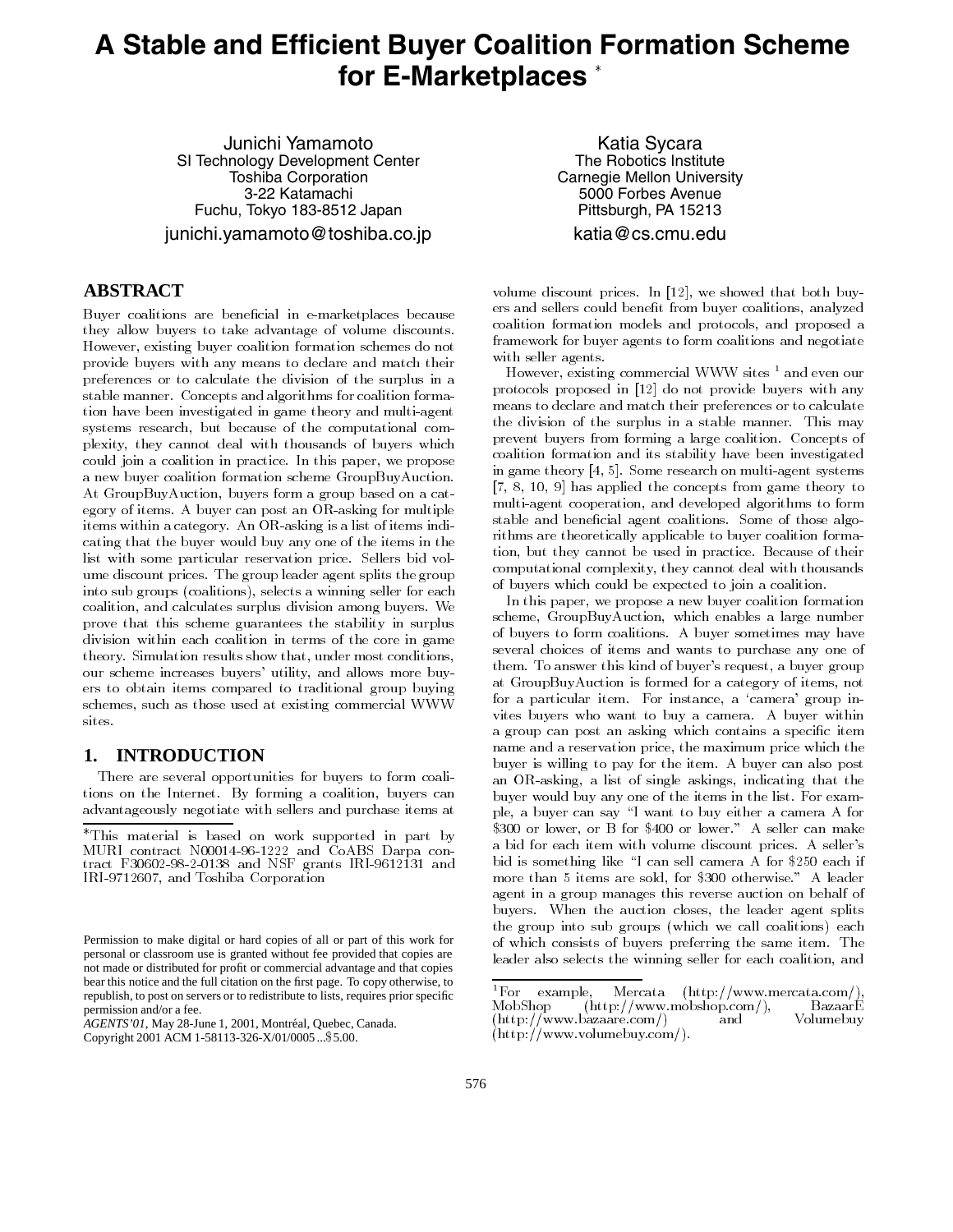calculates surplus division among buyers. Buyers in a coalition may pay different prices for the identical item according to their reservation prices.

Desired goals for our coalition formation scheme include: (1) increase the number of buyers who can purchase items, (2) increase group's total utility and individual buyer's utility, and (3) divide the total utility among buyers in a fair and stable way. The first feature meets the primary intention for buyers to join a group, but other two features are also important to invite buyers. Self-interested buyers wish to purchase items at as low price as possible. If a coalition might force a buyer to pay more to support other buyers, a buyer would hesitate to join. We also expect the second feature could motivate a group leader to manage a group because, for example, a leader in practice may get some commission out of the group's total utility.

As these desired features are, in general, computationally too complex as mentioned above, we take the following approach. When forming a coalition conguration, we try to maximize the utility of the most valuable coalition, then maximize the utility of the second valuable one, and continue recursively. Then we divide each coalition's surplus within the coalition. We prove that our coalition formation scheme based on this approach guarantees the stability of surplus division within each coalition in terms of the core in game theory. In addition, our scheme encourages truth telling in buyer reservation price. Simulation results show that, under most conditions, our scheme increases group's total utility and the number of buyers obtaining items compared to a traditional group buying scheme similar to those used at existing commercial WWW sites.

This paper is organized as follows. Section 2 describes prior work. Section 3 outlines GroupBuyAuction and a prototype system developed based on the RETSINA multiagent framework [11]. In section 4 we describe the coalition formation scheme in detail. Section 5 analyzes the stability of the coalition formation scheme. Section 6 describes the experimental results. Finally, we conclude our discussion in section 7.

## **2. PRIOR WORK**

Works in game theory and microeconomics such as [4, 5] have provided concepts of coalition and its stability. A coalition is a set of agents which cooperate to achive a common goal, and the stability requirement is that the outcome of a coalition be immune to deviations by individual agents or subsets of agents. Those concepts are important as criteria of coalition formation schemes, and we justify our scheme based on the core, one of stability concepts in game theory. However, game theory does not provide efficient algorithms for coalition formation.

Finding the maximal group utility can be translated into the weighted set packing problem [1]: Given a set  $B$  and collection of its subsets  $Col = \{C_0, ..., C_n\}$  such that each  $C_i$ has its value  $v(C_i)$ , find a sub collection  $SubCol \subset Col$ of pairwise disjoint sets such that  $\sum_{C_i \in SubCol}(C_i)$  is the maximum among all sub collections. We can interpret B as a buyer group, SubCol as a collection of coalitions, and v as coalition's utility gained by group buying. The weighted set packing problem is NP-complete, and several optimization algorithms have been proposed [1, 2]. However, these algorithms rely on the assumption that the maximum size of subsets in  $SubCol$  is bounded by a relatively small number

 $k$ . In the context of group buying, bounding the coalition size by a small number is impractical.

Research on multi-agent systems also has investigated coalition formation of agents. [7] proved that, for a given set  $B$ , searching the best coalition configuration among  $\{\{B\}\}\cup$  $\{ \{B_1, B_2\} \mid B_1 \cup B_2 = B, B_1 \cap B_2 = \emptyset \}$  guarantees that the largest coalition value found is within a bound from optimal one by  $|B|$ , and that no other search algorithm can establish any bound while searching only  $2^{|B|-1}$  coalition configurations or fewer. This result means, without some kind of heuristics or assumptions, bounding the group's total utility is virtually impossible because  $|B|$  could be large.

[8, 10] have provided distributed coalition formation schemes for multi-agent systems mainly focusing on increasing the group's total utility. They also limit the highest coalition size by an integer  $k$ , which means the algorithms proposed cannot be applied to large coalitions. [9] aims both to increase the total utility and to reach the stable payoff division among agents. Yet, the algorithms restrict the size of each coalition to guarantee the practical computation time.

[3] has proposed a new model of coalition formation, and applied it to coalition formation among buyer agents in an e-marketplace. Their model treats agents as locally interacting entities; an agent may create a coalition when it encounters another agent, join an existing coalition, or leave a coalition. The model describes global behavior of a set of agents from the macroscopic view point by differential equations, and simulates well how buyer coalitions evolve and reach the steady state. However, the model does not assist individual agents to form a coalition nor to negotiate surplus distribution.

## **3. OVERVIEW OF GROUPBUYAUCTION**

GroupBuyAuction is a kind of reverse auction system where buyers (agents and/or humans) pool their demand to maximize their power, and sellers (agents and/or humans) bid discount prices to sell large volumes of products at once. Figure 1 shows the architecture of the GroupBuyAuction system build on the RETSINA multi-agent framework [11]. The GroupBuyAuction agent communicates with buyer agents, seller agents and PriceWatcher agents. The GroupBuyAuction system also has its WWW site so that human buyers and sellers can directly access the system.



Figure 1: The GroupBuyAuction system architecture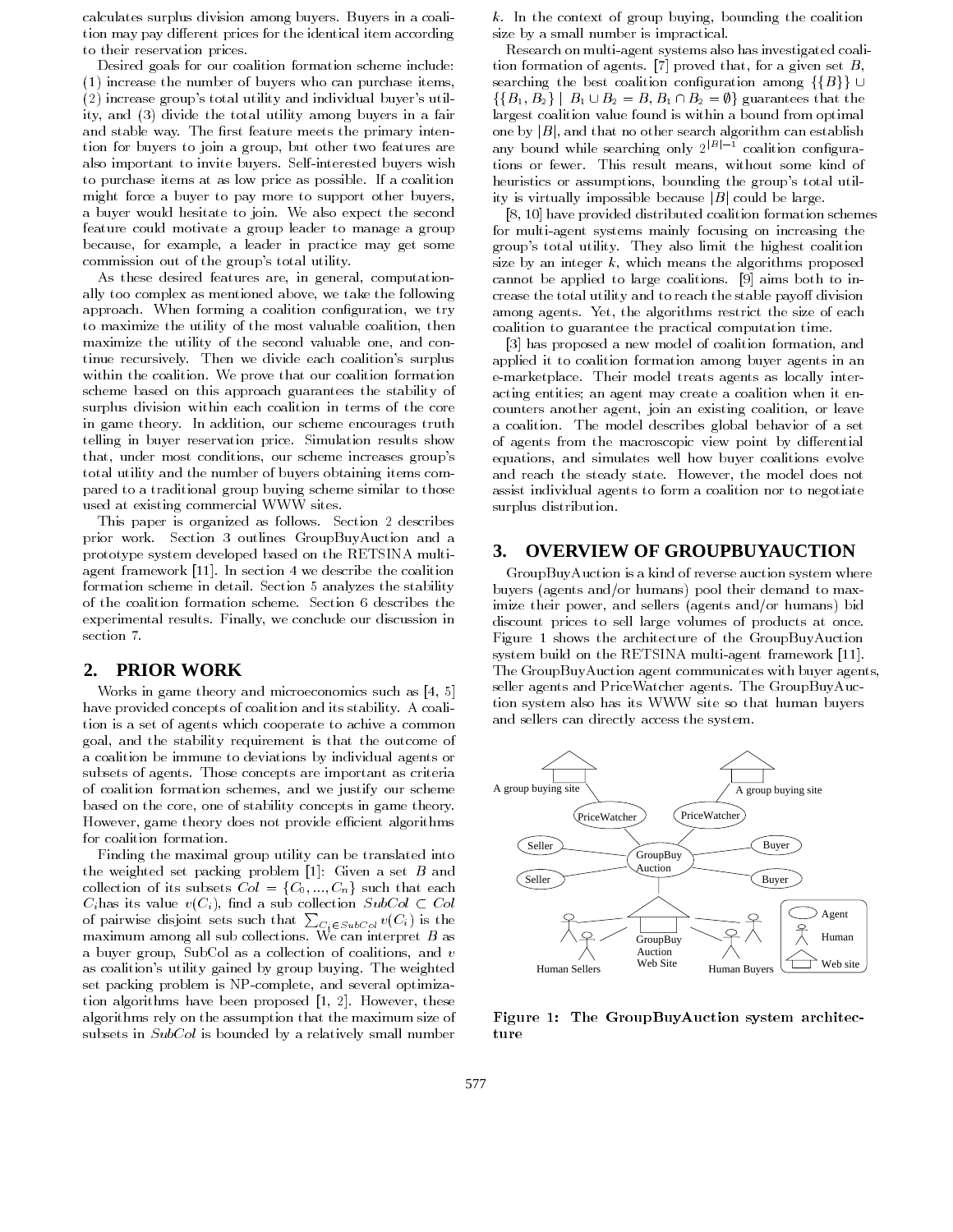A buyer can ask GroupBuyAuction to create a buyer group. A buyer group is formed based on a product category (see Figure 2). A group does not specify a particular item. Instead, a group has a list of items which some buyers request. A buyer can post an OR-asking, a list of single askings each of which contains a specic item and its reservation price. A buyer would purchase any one of items listed in the ORasking at her reservation price or lower.



Figure 2: A buyer group

A seller can make bids on items listed at buyer groups. Each bid contains a specific item and the seller's volume discount price schedule. A price schedule is a decreasing function of the number of items sold and its unit price.

Each buyer group has its leader agent which is, under the current implementation, automatically created by the GroupBuyAuction system. The leader opens and closes her group's auction. The leader also asks PriceWatcher agents to retrieve discount prices at other group buying sites on the Internet. When the auction closes, the leader splits the group into sub groups (coalitions) each of which includes buyers preferring the same item, selects the best seller for each coalition, and calculates prices which buyers have to pay. The best seller for a coalition is one of sellers which made bids or one of other group buying sites. In the former case, the best seller can exclusively sell the items to buyers in the coalition. If one of other group buying sites offers the best price, the leader tells buyers to join the site.

## **4. COALITION FORMATION SCHEME**

We begin with a simple example. Assume there are three items in a category which have the same price schedule shown in Figure 3. The horizontal axis shows the number of items, and the vertical axis indicates the unit price when multiple items are sold together. For instance, if three items are sold, the unit price goes down to 90. Table 1 shows five buyers in the group for the category. Each row shows the buyer's OR-asking. For instance, b4 agrees to buy any one of *item*1 or *item2* if the price does not exceed her reservation prices (85 and 95 respectively).

Table 1: Sample buyers' Preferences

| buyer | item0 | item1 | item <sub>2</sub> |
|-------|-------|-------|-------------------|
|       | 100   |       | 70                |
|       | 80    | 95    | 95                |
| b2    |       | 95    |                   |
| b3    |       | 65    |                   |
|       |       | 85    | 95                |



Figure 3: A sample price schedule

The main issues we study are how to split the buyer group into coalitions, and how to distribute the surplus of the group among buyers. In this example, there are one possible coalitions for item0 ( $\{b0\}$ ), three for item1 ( $\{b1, b2\}$ ,  $\{b1, b2, b4\}, \{b1, b2, b3, b4\}$ , and one for item2( $\{b1, b4\}$ ). Our scheme derives the coalition configuration shown in Table 2;  $\{b1, b2, b4\}$  as an 'item1' coalition has the largest surplus among all possible coalitions, and  ${b0}$  as an 'item0' coalition is the only coalition which the rest of buyers can form. Each cell in the table contains the buyer's price to pay and reservation price between parentheses. The prices to pay in a coalition differ depending on buyers' reservation prices. For example, b1 pays 92.5 (b1' reservation price is 95), while b4 pays only 85 (b4's reservation price is 85). If b4 did not join the coalition, b1 and b2 would have to pay 95 for item1. On the other hand, the coalition does not include b3 because b3 would bring no benefit to others.

Table 2: A sample coalition conguration

| buyer | item0    | item1     | item2 |
|-------|----------|-----------|-------|
|       | 100(100) |           |       |
|       |          | 92.5(95)  |       |
| b2    |          | 92.5(95)  |       |
| b3    |          |           |       |
|       |          | 85.0 (85) |       |

The rest of this section formally explains this coalition formation scheme.

### **4.1 Approach**

We take the following approach to design the coalition formation scheme.

- Principle 1: Maximize the utility of the most valuable coalition, and then maximize the utility of the second valuable one, and continue recursively.
- Principle 2: Distribute the surplus of each coalition within the coalition in a stable way.

The first principle does not necessarily maximize the group's total utility. But forming a large coalition is the original intention of group buying, and we expect this principle could implicitly lead buyers to getting together in a large coalition in practice. The second principle assures the stability within each coalition. We do not consider the stability over all the coalitions. If we did so, the coalition with the highest utility might have to give a part of its surplus to smaller coalitions, which would be against the first principle.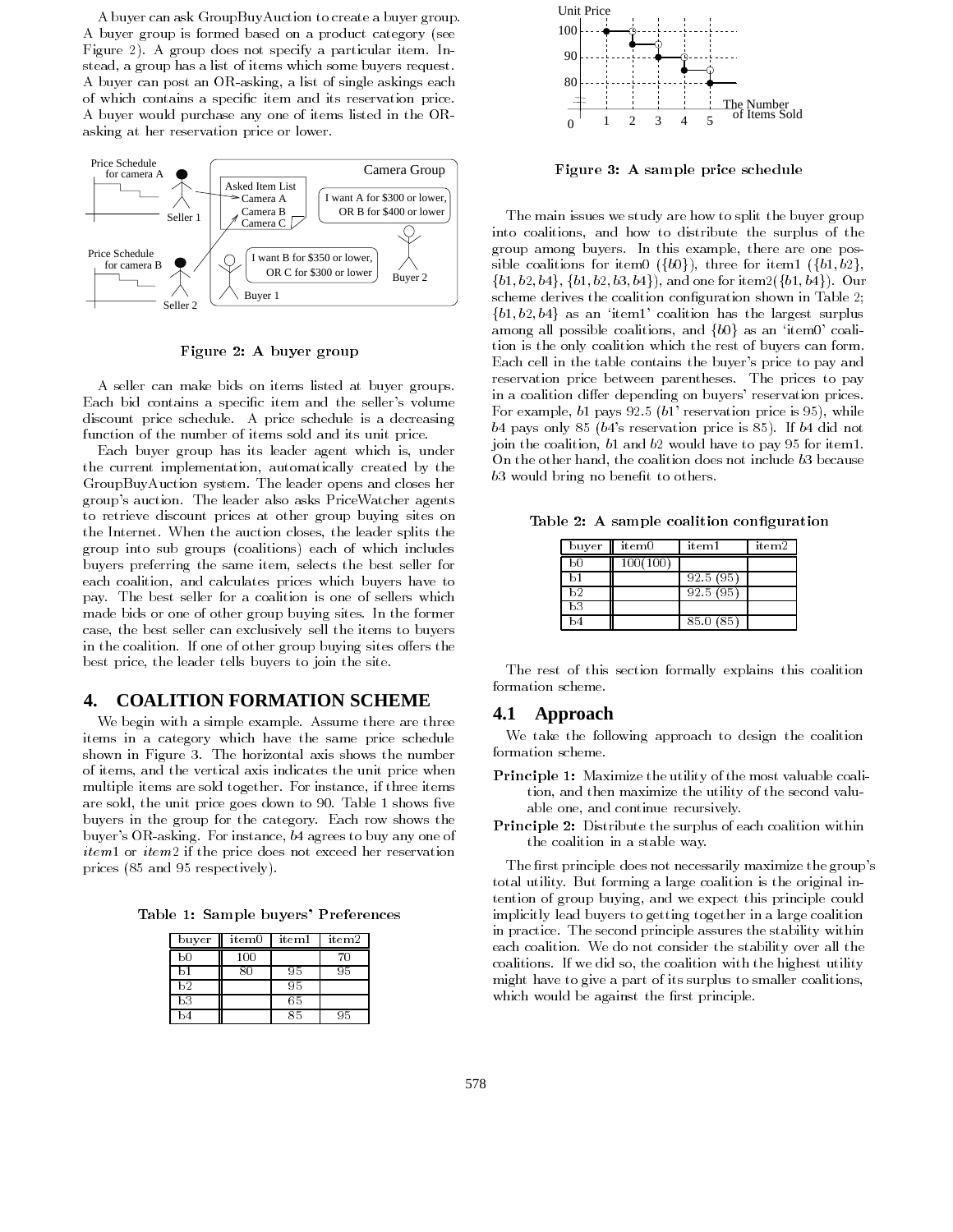# **4.2 Definition of Terms**

Items and Price Schedules:  $G = \{g_1, g_2, ..., g_m\}$  denotes a set of items in a category. (We deal with only one category throughout this paper, and do not explicitly denote the category to avoid the complexity in notation.) Let  $N$ and  $R$  be the set of natural number and real number respectively. A price schedule of  $g_i$  is represented as a descending function  $p_i : N \to R$ ;  $p_i(n)$  is a unit price when n of g<sub>i</sub>are sold together.  $p_i$  is determined by sellers' bids as explained next.

Sellers:  $S = \{s_1, s_2, ..., s_l\}$  denotes a set of sellers. A seller  $s_h$ 's bid for  $g_i$ is in the form of price schedule  $p_{ih}: N \to R$ . When  $s_h$  does not make a bid for  $g_i$ ,  $p_{ih}(n) = \infty$  for  $\forall n \in N$ .  $p_i$  is defined as  $p_i(n) \stackrel{\text{def}}{=} min\{p_{ih}(n) \mid s_h \in S\}$ 

**Buyers:**  $B = \{b_1, b_2, ..., b_n\}$  denotes a group of buyers for a category. (Again, we do not explicitly denote the category to avoid the complexity in notation.)  $r_{ki} \geq 0$  represents  $b_k$ 's reservation price for  $g_i$  and a list  $(r_{k0},...,r_{km})$  does  $b_k$ 's OR-asking. We consider a reservation price as the buyer's benefit from owning the item, and define  $b_k$ 's utility gained from buying  $g_i$  at the price p as  $r_{ki} - p$ .

**Coalitions:** Let  $C_i \subset B$  denote a coalition to purchase  $g_i$ . A coalition configuration is  $Conf = \{C_1, ..., C_m\}$  such that  $C_i \cap C_j = \emptyset$  for  $i \neq j$ .  $C_i$  can be empty. Conf does not necessarily satisfy  $\cup_{i=1,\dots,m} C_i = B$ ; some buyers in B may not belong to any coalitions.

We define  $v_i(C)$ , utility of  $C \subset B$  as a g<sub>i</sub>coalition, as surplus derived by serving the coalition;

$$
v_i(C) \stackrel{\text{def}}{=} \sum_{b_k \in C} r_{ki} - cost_i(C)
$$

where  $cost_i(C)$  is the cost to purchase |C| items of  $q_i$ ; i.e.,  $cost_i(C) = |C| \cdot p_i(|C|)$ . (|C| denotes the cardinality of C.) C can afford to buy |C| items of  $g_i$  if and only if  $v_i(C) \geq 0$ .

#### **4.3 Coalition Configuration Algorithm**

A coalition configuration  $Conf = \{C_1, ..., C_m\}$  is formed so that the utility of the most valuable coalition is maximized first, and then the utility of the second most one is maximized, etc. This algorithm is formalized as follows.

#### Algorithm 1: Coalition Conguration

- 1. Set  $Conf = \emptyset$ ,  $RestOfItemIDs = \{1, 2, ..., m\}$  and  $RestOfBuyers = B.$
- 2. For every  $i \in RestOfItemIDs$ , calculate a candidate coalition  $C_i^* \subset RestOfBuyers$ , one of the largest sets with the largest utility as a  $q_i$  coalition, as follows.

$$
AC_i \stackrel{\text{def}}{=} \{ C \subset RestOfBuyers \mid v_i(C) \ge 0 \}
$$
  
\n
$$
VC_i \stackrel{\text{def}}{=} \{ C \in AC_i \mid v_i(C) \ge v_i(C') \text{ for } \forall C' \in AC_i \}
$$
  
\n
$$
LVC_i \stackrel{\text{def}}{=} \{ C \in VC_i \mid |C| \ge |C'| \text{ for } \forall C' \in VC_i \}
$$

 $(AC<sub>i</sub>$  is the set of admissible coalitions,  $VC<sub>i</sub>$  the set of the most valuable coalitions,  $LVC_i$  the set of the largest coalitions among the most valuable ones.)

Select any one of  $C_i^* \in LVC_i$  if  $LVC_i \neq \emptyset$ ,  $C_i^* = \emptyset$ 

 $\emptyset$  otherwise.  $C$  and  $\stackrel{\text{def}}{=} \{C_i^* \mid i \in RestOfItemIDs\}$ denotes the set of all candidates.

- 3. If every  $C_i^* \in Cand$  is empty, stop this procedure.
- 4. If there exist non empty candidates in Cand, select one of them with the largest utility within Cand; that is, select  $C_i^*$ such that  $v_k(C_k^*) \geq v_i(C_i^*)$  for  $\forall C_i^* \in$ Cand. Let Con $f=Conf\cup \{C^*_k\}$ , RestO $fltemIDs=$  $RestOfItemIDs\{k\},$  and  $RestOfBuyers=RestOfBuyers \backslash C^*_k$  .
- 5. Go back to Step 2 if  $RestOfItemIDs \neq \emptyset$  and  $RestOfBuyers \neq \emptyset$ . Otherwise, stop this procedure.

This algorithm can be considered as a variation of the greedy algorithm for the weighted set packing problem [2]. In general, finding a subset of  $B$  which has the largest utility among all subsets could require O(2n ) computations at worst.

However, we have an efficient algorithm to calculate our coalition configuration with order  $O(n \log n)$ , where *n* is the number of buyers in  $B$ , and we assume the number of items in a category can be bounded from above by a positive number K independently from  $n$ . This assumption makes sense even for very large coalitions. The complexity of searching  $C_i^*$  at each recursion is  $O(n \cdot \log n)$  computations as explained below, each recursion includes at most K times of the search, and all coalitions are configured within K recursions. Thus, the entire complexity of the coalition configuration is  $O(n \cdot \log n)$  computations.

To search  $C_i^*$ at each recursion, first arrange all buyers in  $RestOfBuyers$  in the descending order in terms of reservation price for  $g_i(O(n \cdot \log n))$  computations). Then calculate the utility of subsets  $C_{ij} \subset RestOfBuyers$  for  $j = 1, ..., t$  $(t$  is at most n) which includes the top j buyers in terms of reservation price for  $g_i$ , and select  $C_i^*$  out of  $\{C_{i1},...,C_{it}\}$ . This requires  $O(n)$  computations. (This algorithm is supported by Proposition 2 in the next section.)

#### **4.4 Surplus Sharing in a Coalition**

Buyers in a coalition share their surplus within the coalition. When a coalition  $C_i$  has surplus  $v_i(C_i) > 0$  and the share of  $b_k \in C_i$  is  $x_k \geq 0$ ,  $b_k$  actually pays  $r_{ki} - x_k$ , where  $r_{ki}$  is  $b_k$ 's reservation price. The surplus sharing rule is defined as follows.

Definition 1: Surplus Sharing Rule When a coalition  $C_i$ has surplus  $v_i(C_i) > 0$ , the share  $x_k$  of  $b_k \in C_i$  is

$$
x_k \stackrel{\text{def}}{=} \begin{cases} r_{ki} - h_{C_i} & (b_k \in \overline{C_i}) \\ 0 & (b_k \notin \overline{C_i}) \end{cases}
$$

where  $h_C$  and  $\overline{C_i}$  satisfies the following conditions:

$$
\begin{aligned} \n\text{cost}_i(C_i) &= |\overline{C_i}| \cdot h_{C_i} + \sum_{b_k \in C_i \setminus \overline{C_i}} r_{ki}, \\ \n\overline{C_i} & \stackrel{\text{def}}{=} \{ b_k \in C_i \mid h_{C_i} \le r_{ki} \}. \n\end{aligned}
$$

Figure 4 illustrates this definition. The graph shows each buyer's reservation price, her share of surplus, and her actual price to pay. Buyers in  $\overline{C_i}$  pay  $h_C$ , which is equal to or lower than their reservation prices. Others in  $C_i\backslash\overline{C_i}$  pay just their reservation prices.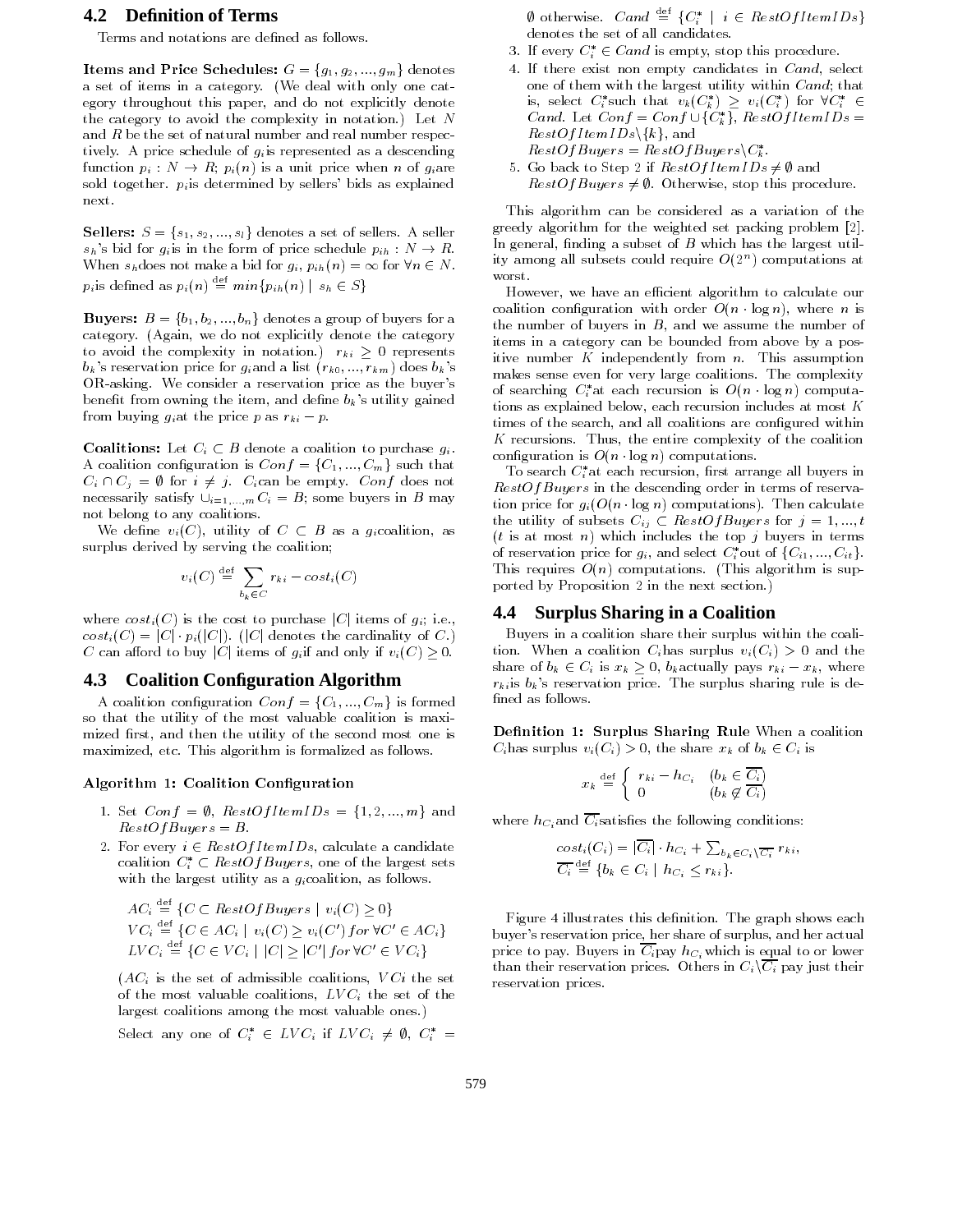

Figure 4: The surplus sharing rule

# **5. STABILITY OF COALITION CONFIGU-RATION**

As buyers in a coalition pay different prices under our scheme, a fair share of surplus is essential to invite buyers to the coalition. If buyers do not trust the fairness, they may not join a buyer group, nor provide their reservation prices truthfully, which could prevent successful coalition formation.

In this section, we discuss our scheme's stability in terms of the core in game theory[6, 4]. (Note that, following Principle 2 in 4.1, we only consider the stability of each coalition, not the stability over all the coalitions.) The core is defined as follows.

#### Definition 2: The Core [6]

A coalitional game with transferable payoff consists of  $(1)$ a finite set C of players, and  $(2)$  a utility function v which associates with every nonempty subset  $S \subset C$  a real number  $v(S)$ . The core of the coalitional game with transferable payoff  $\langle C, v \rangle$  is

$$
Core = \{(x_b)_{b \in C} \mid v(C) = \sum_{b \in C} x_b, v(S) \le \sum_{b \in S} x_b \text{ for } \forall S \subset C\}
$$

In general, the core can contain multiple elements, and also can be empty. In our case each coalition  $C_i$  has the nonempty core; the surplus distribution calculated by our surplus sharing rule is within the core as the next proposition states.

#### Proposition 1 (Stability of a coalition)

For  $\forall C_i \in Conf$ , the surplus distribution  $(x_k)_{b_k \in C_i}$  calculated using the surplus sharing rule (Definition 1) is in the core of the coalitional game with transferable payo  $\langle C_i, v_i \rangle$ . That is,  $v_i(S) \leq \sum_{b_k \in S} x_k$  holds for  $\forall S \subset C_i$ .

The stability condition defined by the core is that no subset of buyers in a coalition can obtain utility that exceeds the sum of the current utility of the members in the subset. Thus, even self-interested buyers in a coalition would not be motivated to deviate from the coalition.

There can be multiple surplus distributions within the core. Proposition 2 and 3 below characterize our surplus distribution, and we expect these propositions will encourage a buyer to tell her reservation price truthfully. (Note that Proposition 1 above is proved via Proposition 2 and 3. The proof is provided in Appendix.)

## Proposition 2 (Members in a coalition)

At each recursion of coalition conguration in Algorithm 1, for  $\forall b_k \in RestOfBuyers$  and  $\forall i \in RestOfItemIDs$ , if  $\exists b_h \in C_i^*$  such that  $r_{ki} > r_{hi}$ , then  $b_k \in C_i^*$ .

Proposition 2 means that  $C_i^*$  consists of the top  $|C_i^*|$  buyers in terms of reservation price. The higher a buyer's reservation price is, the more likely it is she will be able to join

#### Proposition 3 (Price sharing)

At each recursion of coalition conguration in Algorithm 1, for  $\forall i \in RestOfItemIDs$  and  $\forall C \in AC_i, \,\, h_{C_i^*} \leq h_C$  .

The last proposition assures that, at each recursion, the highest price anybody in  $C_i^*$ pays,  $h_{C^*}$ , is the lowest among all the prices afforded by any sets of buyers.

### **6. EVALUATION**

We have conducted a series of simulations to evaluate the effectiveness of our coalition formation scheme in increasing buyers' benefits. We simulated buyers' behaviors under three group buying schemes (our scheme, a traditional scheme and an optimal scheme) under particular conditions, and compared them using following evaluation criteria: (1) group's total utility, and (2)the number of buyers who can

#### **6.1 Assumptions**

We make the following assumptions.

Items and Price Schedules: Items are common commodities (e.g., consumer electronic devices, stationaries, etc.). There exists a market price for each item. There is no limit to how many items one seller can provide. Each item is accompanied by a price schedule whose value ranges from its market price to the best discount price.

Buyers: A buyer has several choices of items. We model the distribution of preferences for multiple items by RBMI (the Ratio of Buyers who prefer Multiple Items). RBMI is an array  $(rb_1, ..., rb_m)$ , where m is the number of items and  $rb_1 + \ldots + rb_m = 1$  holds.  $rb_i$  denotes the ratio of buyers who prefer  $i$  items out of  $m$  items. For instance, in the example shown by Table 1 in Section 4, RBMI is (0.4, 0.4, 0.2); out of five buyers, two buyers prefer only one item, two buyers prefer two items, and one buyer prefers three items. RBMI does not specify which particular items each buyer prefers. A buyer randomly selects preferred items.

Every buyer knows every item's market price. Some of reservation prices for a given item are equal to its market price. We call this ratio as RRMP (the Ratio of Reservation prices which are the Market Price). Other reservation prices for the item are randomly distributed between its market price and a certain lower price. We denote the lowest reservation price as LRP. The environment (other buyers' behaviors, price schedules, etc.) does not affect buyers' preferences or reservation prices.

An Optimal Scheme: At every simulation, we calculate an optimal coalition configuration for comparison. The optimal group buying scheme searches all possible coalition configurations and selects one of the configurations which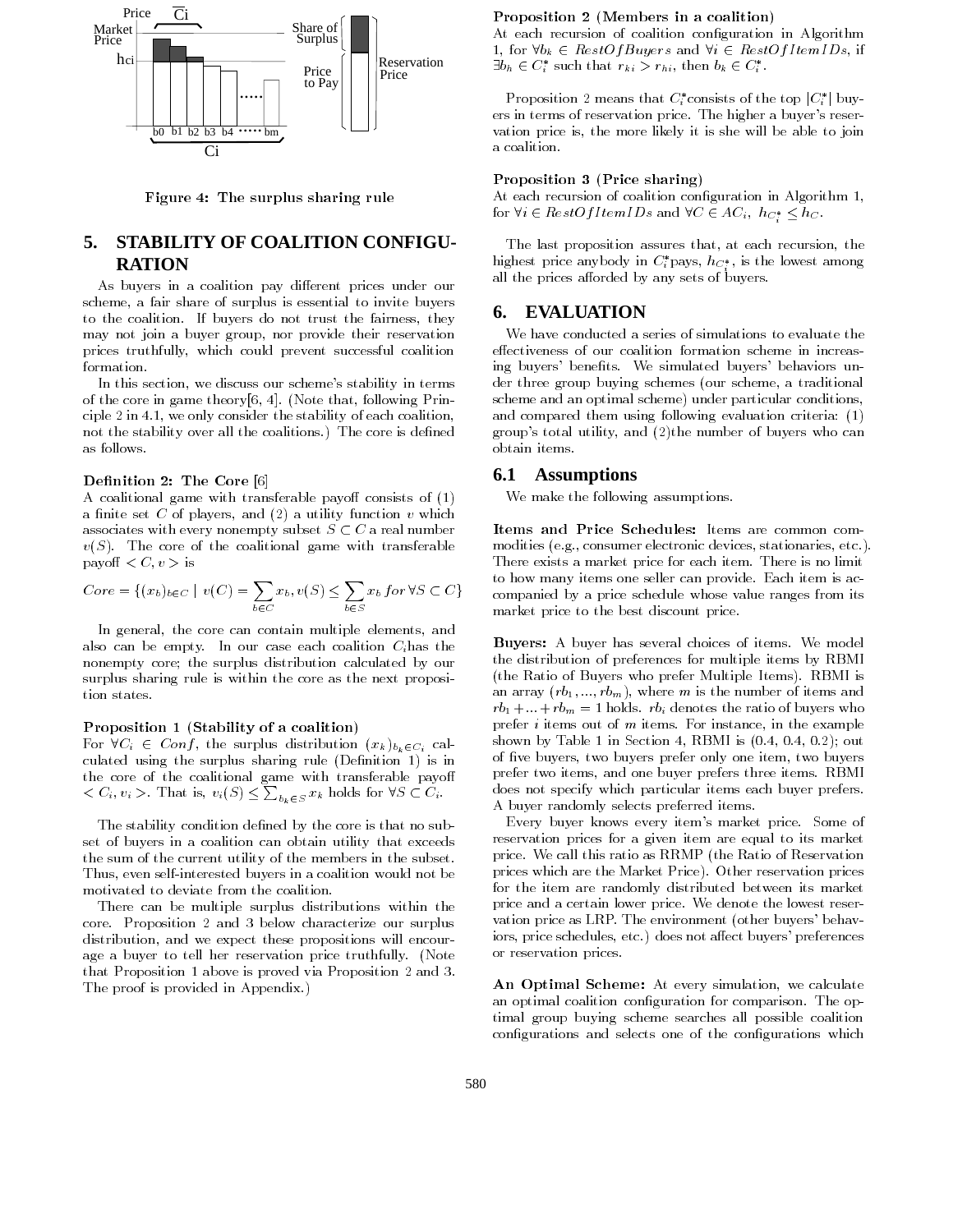has the largest utility. When there are multiple configurations with the largest utility, the optimal scheme selects one in which the largest number of buyers can purchase items. Buyers in a coalition share their surplus within the coalition, but the optimal scheme does not care about how to share.

A Traditional Scheme Under a traditional group buying scheme, there is no notion of a group or an OR-asking. Instead, buyer selects one item out of her preferred items by herself, and posts a single asking to a coalition formed to purchase the item. All buyers in a coalition who can purchase the item pay the same discount price which is as low as possible for the coalition.

A buyer can know the price schedule, current discount price and the number of buyers at every coalition at any time. A buyer  $b_k$  selects one item out of her preferred items by following one of the selection rules listed below.

Random Rule: Randomly Select an item.

- Lowest Price Rule: Select an item whose current price is the lowest in proportion to the market price.
- Highest Reservation Price Rule: Select an item with the highest reservation price in proportion to the market price.
- Highest Value Rule: Select an item which currently brings her the highest utility (reservation price - current price).

#### **6.2 Simulation and Parameters**

For every set of parameters, we simulate buyers' behavior under our scheme, the optimal scheme and the traditional scheme 1000 times, and calculate the average data for the evaluation criteria. For the traditional scheme, we simulate four experimental conditions. At every condition, all buyers follow the same selection rule out of four rules listed above.

Table 3 summarizes the simulation parameters in the evaluation. The range of the number of items is 1,3 and 5. We assign the identical price schedule to all items such that the market price is 100, the lowest discount price is 80, and the price decreases by 5 in proportion to the number of buyers. We only vary a price decreasing ratio (PDR), the ratio of `the least number of buyers which assures the lowest discount price' to 'the number of buyers in a group.' PDR characterizes how steeply the price decreases. Figure 5 shows sample price schedules with PDR of 0.4 and 1.0, and 100 buyers in a group. In the simulation, PDR varies among 0.2, 0.4, 0.6, 0.8 and 1.0.

Note that too small PDR is not realistic from the seller's point of view. A small PDR means that the seller sells items cheap even if a large volume of items are not sold. This is against the basic idea of volume discount; sellers sell things cheap in exchange for buyers purchasing many. The market with too small PDR is also trivial for group buying schemes because buyers need little assistance; buyers could easily get the lowest discount price even if they are randomly distributed over the items.

The range of the number of buyers is 50, 100, 200 and 400. We also vary RBMI, RRMP and LRP as shown in Table 3 so that the effect of the buyer's preference distribution can be observed. Note that the optimal scheme can handle only the cases with 50 buyers and RBMI of  $(1)$ ,  $(1,0,0)$  or  $(0.7, 1)$ 0.2, 0.1) because of its computational complexity.



Figure 5: Sample price schedules

Table 3: Simulation Parameters

|          | Parameter              | Range                             |
|----------|------------------------|-----------------------------------|
| Items    | The number of items    | 1, 3, 5                           |
| Price    | PDR (price decreas-    | 0.2, 0.4, 0.6, 0.8, 1.0           |
| Schedule | ing ratio)             |                                   |
| Buyers   | The number of buyers   | 100, 200, 400, 800                |
|          | RBMI                   | (1), (1, 0, 0), (7, .2, .1),      |
|          | (the ratio of buy-     | (0.5, 0.3, 0.2), (1/3, 1/3, 1/3), |
|          | ers preferring multi-  | $(1, 0, 0, 0, 0)$ ,               |
|          | ple items)             | (.7, .2, .05, .03, .02),          |
|          |                        | (.5, .3, .1, .05, .05),           |
|          |                        | (.2, .2, .2, .2, .2)              |
|          | <b>RRMP</b>            | 0.0.25                            |
|          | (the ratio of reserva- |                                   |
|          | tion prices which are  |                                   |
|          | the market price)      |                                   |
|          | LRP<br>the (<br>lowest | 70,                               |
|          | reservation price)     | 80 (the best discount price)      |

## **6.3 Results**

For a given number of buyers and items, the three schemes showed common relations between buyers' benefits and the simulation parameters. The factors which affected buyers favorably included smaller PDR, larger RRMP and LRP, and more distributed RBMI (for instance, (1/3, 1/3, 1/3) brought larger utility to buyers than (1, 0, 0) did). Among them, PDR brought a clear contrast between the three schemes. Here, we analyze the simulation results focusing on PDR. (Lack of space prohibits showing results with other parameters.)

Out of the four experimental conditions for the traditional scheme, the one where all buyers followed the highest value scheme, the one where all buyers followed the highest value rule produced the highest utility in almost all simulations. Thus, in this section we refer only to this condition as the traditional scheme's output.

#### *6.3.1 Optimality*

First, we compare our scheme to the optimal one by examining the case that the number of items is 3, the number of buyers is 50 and  $RBMI=(0.7, 0.2, 0.1)$ . In summary, (1) our scheme came out more than 80 percent of the optimal utility under all conditions on average, and (2) as PDR became larger, the difference between our scheme and the optimal one became smaller; when  $PDR = 1.0$ , our scheme's outputs were nearly the same as the optimal ones.

Figure 6 shows the simulation output under the conditions where LRP = 70 and RRMP = 0.25.<sup>2</sup> The graph

<sup>2</sup>We got similar results for other combinations of LRP (70 or 80) and RRMP (0 or 0.25).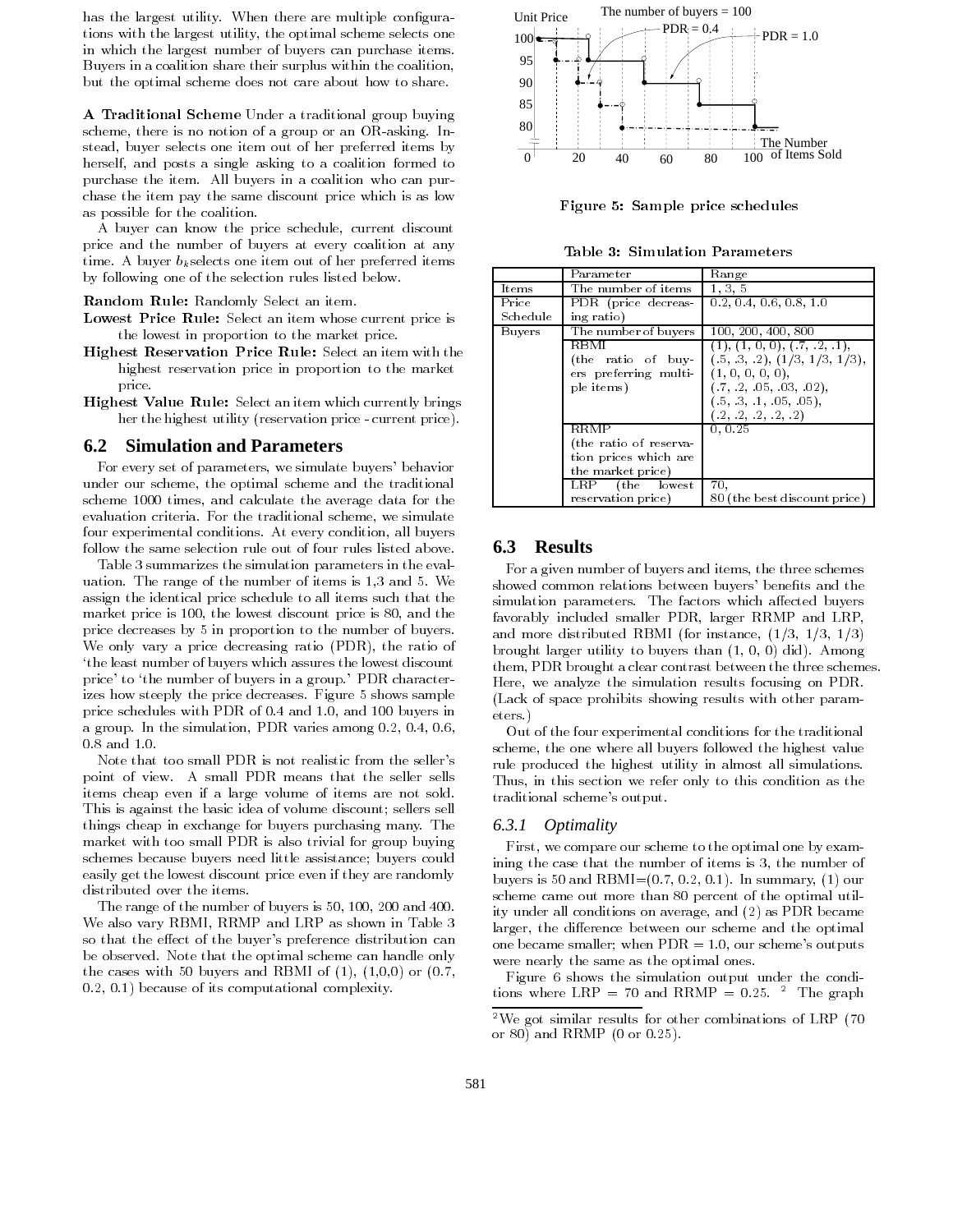

Figure 6: Comparison between our scheme, the optimal one and the traditional one

on the left shows the average group's total utility, and the right graph shows the average number of buyers who got items. The horizontal axis of each graph is PDR, and the vertical axis is the value for each criterion. When PDR is 0.2, the group's utility gained by our scheme was slightly worse than the one by the optimal scheme and even the one by the traditional scheme. But, the average utility under our scheme was still above 91 percent of the optimal one. As PDR became larger (the market condition became worse for buyers), our scheme performed better in the sense that the buyers' benefits became close to the optimal ones. When  $PDR > 0.6$ , both the group's utility and the number of buyers that got items they wanted are within 96 percent from the optimal ones. On the other hand, the traditional scheme became much worse when PDR was 0.4 or larger. When  $PDR = 1.0$ , the traditional scheme scarcely brought utility to buyers.

#### *6.3.2 Cases with a large number of buyers*

Next, we examine the cases that 400 buyers are involved in a group. (We compare only ours and the traditional scheme. Our implementation of optimal scheme could not handle such large number of buyers.) Regardless of the number of buyers in a group, the comparison results showed the same tendency as the previous case of 50 buyers: (1) when PDR=0.2, ours and the traditional one brought the best benefits to buyers, and the traditional scheme slightly overcame ours under some conditions, and (2) as PDR became larger, our scheme performed better than the traditional one.

Figure 7 supports the above statements. The two graphs show the performance ratio of the traditional scheme to ours. The left graph shows the ratio of the group's utility by the traditional scheme to the one by our scheme. The right graph shows the ratio of the number of buyers who obtained items by the traditional scheme to the one by our scheme. The horizontal axis of each graph is PDR. The vertical axis is the ratio for each criterion; the value 1.0 means two schemes have the same performance, the value under 1.0 indicates our scheme is better, and the value above 1.0 does the opposite. Each graph includes the data under eight conditions; RBMI =  $(1,0,0)$ ,  $(0.7, 0.2, 0.1)$ ,  $(0.5, 0.3, 0.2)$  or



Figure 7: Comparison between our scheme and the traditional scheme

 $(1/3, 1/3, 1/3)$ , and RRMP = 0 or 0.25. Other parameters are fixed (three items in a category, 400 buyers in a group, and  $LRP = 80$ . In terms of group's utility, the traditional scheme overcame ours only when  $PDR = 0.2$ . When  $PDR \geq$ 0.4, our scheme was better under all conditions. Similarly, when  $PDR = 0.2$ , ours and the traditional scheme showed almost the same performance regarding the number of buyers who could purchase items. As PDR became larger, our scheme supported more buyers than the traditional one.

## **7. CONCLUSIONS AND FUTURE WORK**

In this paper, a buyer coalition formation scheme Group-BuyAuction was proposed. At GroupBuyAuction, buyers with different preferences and values form a group to purchase possibly different items. The group leader agent splits the group into coalitions each of which consists of buyers preferring the same item, and calculates surplus division among buyers. We showed that our scheme has enough scalability to handle a large number of buyers, guarantees the stability in surplus division within each coalition, and performs better in increasing buyers' utility and allowing more buyers to obtain items compared to a traditional group buying scheme similar to those used at existing commercial WWW sites.

Future work includes to investigate strategies of buyers/sellers and group buying auction designs. In the evaluation reported in this paper, we simply assumed buyers' preferences and reservation prices were not affected by others. Buyers and/or sellers, however, can affect each other if an auctioneer (a group leader in our context) publishes some information about buyers' askings and/or sellers' bids. We need to examine the relations between auction designs and buyer/seller strategies to effectively run a group buying auction.

## **8. REFERENCES**

- [1] E. M. Arkin and R. Hassin. On local search for weighted k-set packing. In Proceedings of the 7th Annual Europe Symposium on Algorithms, 1999.
- [2] B. Chandra and M. M. Halldorsson. Greedy local improvement and weighted set packing approximation. In Proceedings of the 10th Annual SIAM-ACM Symposium on Discrete Algorithms (SODA), 1999.